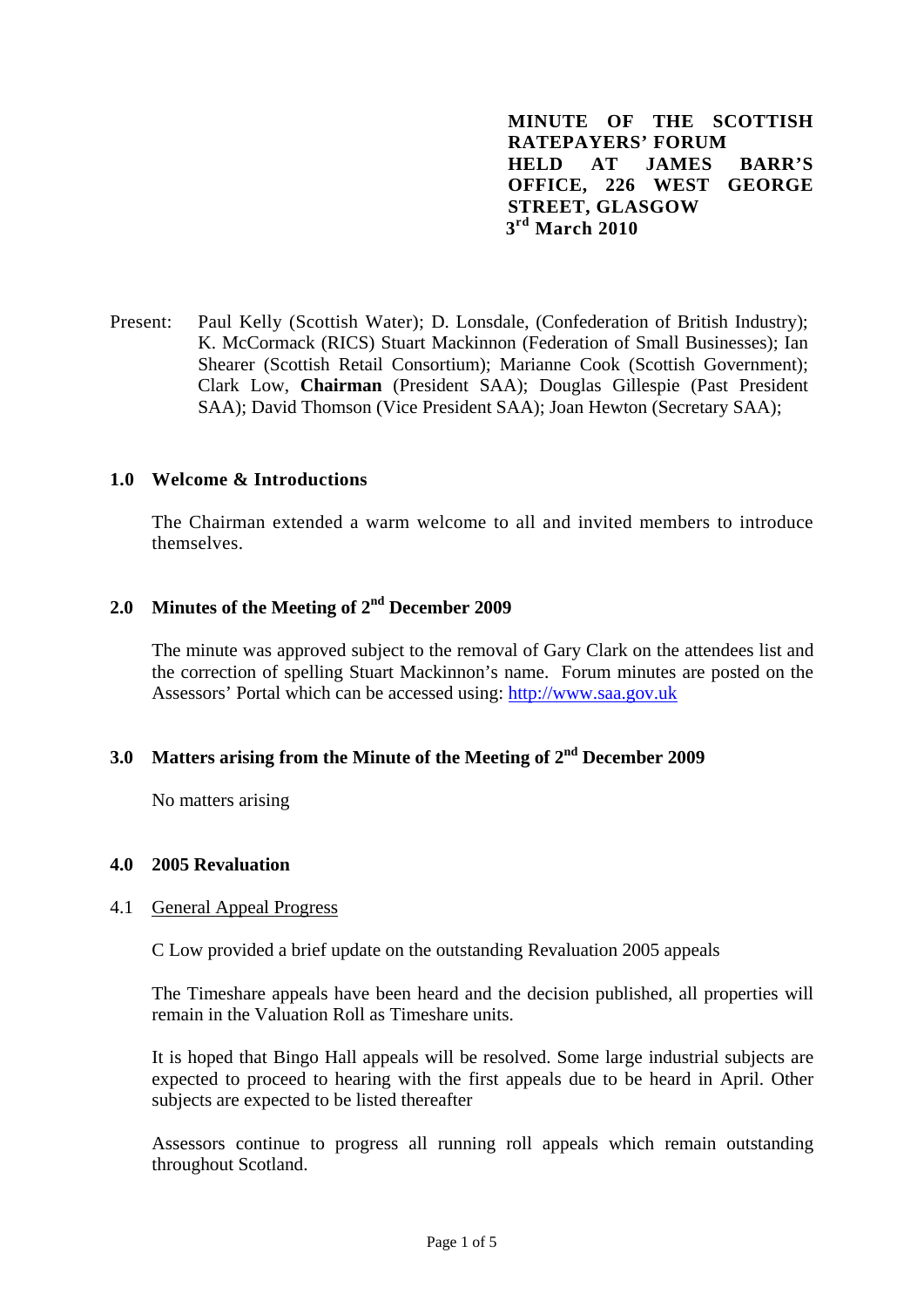## 4.2 Issues Arising

I Shearer raised the issue of appeals being lodged as a result of empty retail properties and falling rentals particularly for retail subjects. D Gillespie advised that assessors are expecting appeals to be lodged and if large numbers are lodged this could delay the start of hearing 2010 Revaluation appeals. I Shearer asked for an update on tram appeals that are progressing to the Lands Valuation Appeal Court, The main Princes Street appeals have been listed for  $11<sup>th</sup>$  and  $12<sup>th</sup>$  May. There are 3 further cases which are in the process of having final stated cases prepared and may be heard on similar dates.

### **5.0 2010 Revaluation**

#### 5.1 General views

C Low invited members for initial comments on the 2010 Revaluation.

I Shearer commented that the thresholds for small business rating reliefs and pegging of the rate poundage in line with England were welcomed by the ratepayers. He did however feel that large businesses are seeing the greatest increase in NAVs and considered that there was unfairness in not having a transitional relief scheme. He felt that as large employers at the particular time they will be severely affected by the large increases and the inability to budget far enough in advance.

K McCormack mentioned that he had heard complaints regarding the late provision of draft NAVs which he knew assessors had available more than 4 months earlier. He agreed with all the comments made by I Shearer. Some businesses have very large increases and there is real concern that businesses may not be able to keep open through this period. The short notice will prove problematic because of inability to budget appropriately for the increased rates. He further commented that the Assessor for Lanarkshire has still not published draft NAVs for some industrial subjects. Large businesses are taking the biggest hit and he made reference to an Auction Mart in the Borders increasing threefold. The lack of transitional relief will put that business at an unfair disadvantage because neighbouring marts in England will be restricted to a 12 ½ % payment increase.

S Mackinnon reported that the Federation of Small Business is delighted with the Scottish Government initiatives for rates reliefs and rates poundage. He thought his members would welcome a report on the various increases for subject categories in different locations across Scotland.

D Lonsdale supported the comments made and reiterated the concern that many ratepayers have with the late announcement and the fact that it was so close to the financial year end. The whisky industry would appear to be particularly hit with large increases, in some cases of around 50% uplift. He reported that he intends to raise the matter with the Finance Minister.

M Cook responded to the comments stating that 60% of properties will have lower bills next year - before any appeals or reliefs. She emphasised that the delay as previously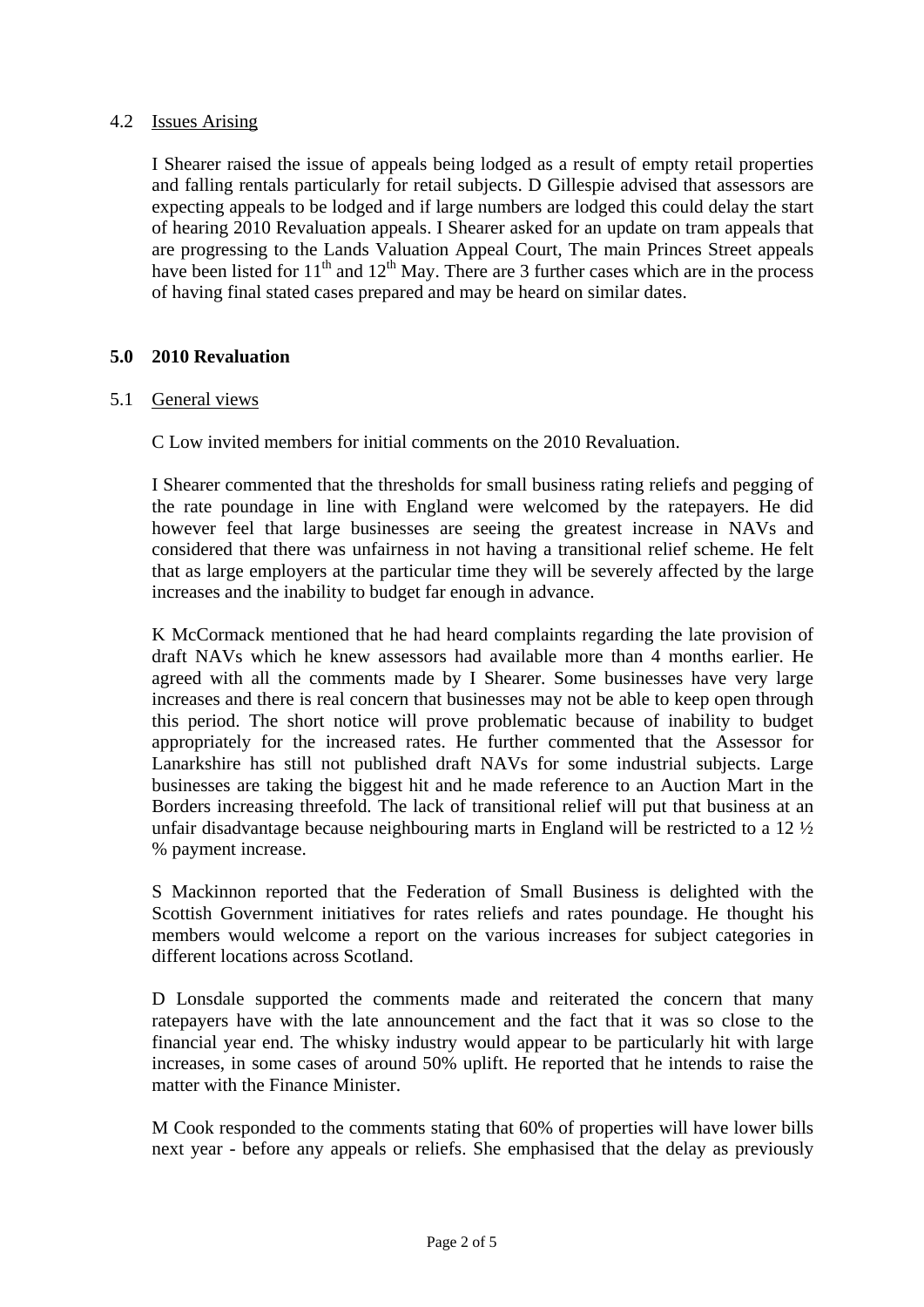advised was because Ministers needed to wait for budget approval from Parliament before reliefs could be confirmed.

D Gillespie commented that the SRF agreed at the last meeting to delay publication of the NAVs until all the reliefs were known on the basis that ratepayers might otherwise be misled. Cost based valued subjects are the main category showing the greatest increase however the general level of increase in construction costs and the decapitalisation rate had been generally known for some time.

M Cook advised that any TR scheme could have been seen to be benefiting the public sector. K McCormack made reference to the large increases in the Utility valuations and again made reference to the comparison in rates to be paid between Scotland and England as greatly causing a disadvantage to Scottish companies. M Cook advised that the Cabinet Secretary has met with representatives from Utility companies. K McCormack commented that the Renewable Energy reliefs which have been introduced for the first time were welcomed.

## 5.2 Reliefs

- Rate Poundages were set in November at 40.7p with a 0.7p uplift for subjects over £35,000
- Small business bonus reliefs have been increased Thresholds now £10,000, £12,000 and £18,000 for 100%, 50% and 25% relief respectively. The scheme has also been expanded to include properties in small chains where the cumulative rateable value is under £25,000.
- Rural rate reliefs have also increased. Thresholds now £8,500 for sole retail, £12,750 for sole PFS, hotel or pub and £17,000.for up to 100% discretionary relief
- Transitional relief will not be implemented for 2010.
- Renewable energy relief has been introduced for the first time from  $1<sup>st</sup>$  April 2010 and will offer up to 100% relief under the State aid *de minimus* rules.
- Other reliefs (Charitable, disabled persons etc.) are unchanged

M Cook advised that when working out the above reliefs the Government needs to consider state aid rules where no business can benefit by any more than £200,000 over a 3 year period.

When asked she further confirmed that the rates supplement for subjects with a value over £35,000 would not finance the entire cost of Small Business Bonus Scheme (as it does with Small business Rate Relief in England). In Scotland the costs of SBBS are largely met by Scottish Government, with the supplement contributing a small proportion of overall costs

 S Mackinnon, I Shearer and D Lonsdale requested some information on bill changes for the retail sector and M Cook agreed to issue a copy of some analysis which had been sent to the Scottish Parliament Information centre a few days earlier. Comments were made about large increases in Oban and D Thomson suggested that any specific enquiries might be better directed to the appropriate Assessor to answer. D. Gillespie confirmed that some retail values in Fort William had also increased substantially.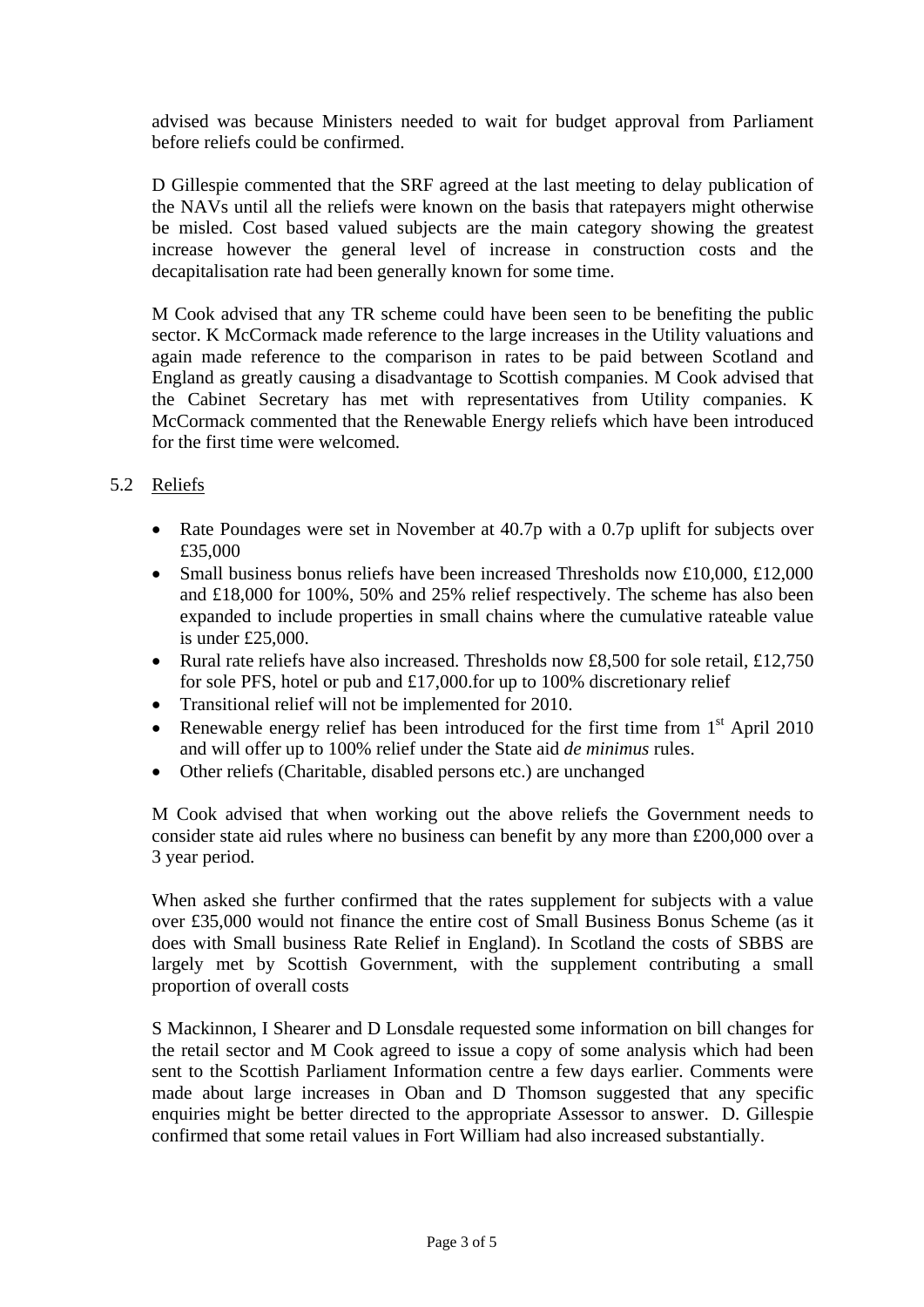## 5.3 Publication of the Formal Roll, Summary Valuations and Practice Notes

C Low advised members that the Formal Roll will be published on the SAA Portal on 15<sup>th</sup> March 2010. Assessors will commence issue of Valuation Notices that week with Finance bills being issued in early April. Summary valuations for bulk subjects will also be available on the portal from the  $15<sup>th</sup>$ . Practice Notes which provide guidance on how the valuation is considered will similarly be available from the  $15<sup>th</sup>$ .

In response to a query, D Thomson explained that the number of portal searches allowable per day is restricted to stop data mining of information. Some information will be available for sale through the Data Custodian, Graeme Strachan in Lothian.

S Mackinnon thought that the language on the Portal could be improved and would benefit from change to Plain English format and perhaps a focus group could consider this. Assessors explained that Practice Notes need to be technical because their purpose is to enable the technical valuation of subjects throughout Scotland. Also much of the language is in legal terms which cannot easily be simplified without losing the legal meanings.

S Mackinnon made reference to the Scottish Business gateway site not being up to date, M Cook agreed to take this forward

#### 5.4 Appeal Guidance and Submission of Electronic Appeals

The Scottish Government has produced appeal guidance which is available on their website and also on the SAA website. The availability of the guidance will be mentioned on the acknowledgement of any appeals submitted. Paper copies can be supplied on request for those unable to access the internet.

I Shearer commented that it may be beneficial to harmonise the appeal system with England. The SAA advised that the Scottish system is thought to be better for all parties and if harmonisation was to be considered it could possibly be England adapting the Scottish model. K McCormack explained some of the main differences and the Scottish Government confirmed that they have no plans to change the current appeal system.

Appeals will be accepted by assessors via the SAA Portal, by email or by letter. D Thomson referred to the bulk submission of appeals which appellants would need to sign up to. Although bulk submission is at no cost to the ratepayer it is necessary to have some development work carried out at the Portal, thus the requirement for an agreement to be implemented.

K McCormack and D Lonsdale both made reference to variances of approach by Councils regarding repaying overpaid rates and claiming retrospective rates relief. There was no-one from Finance available to respond.

Local Authorities will be encouraged to roll over reliefs to save ratepayers needing to re-apply. However this was a matter for local authorities.